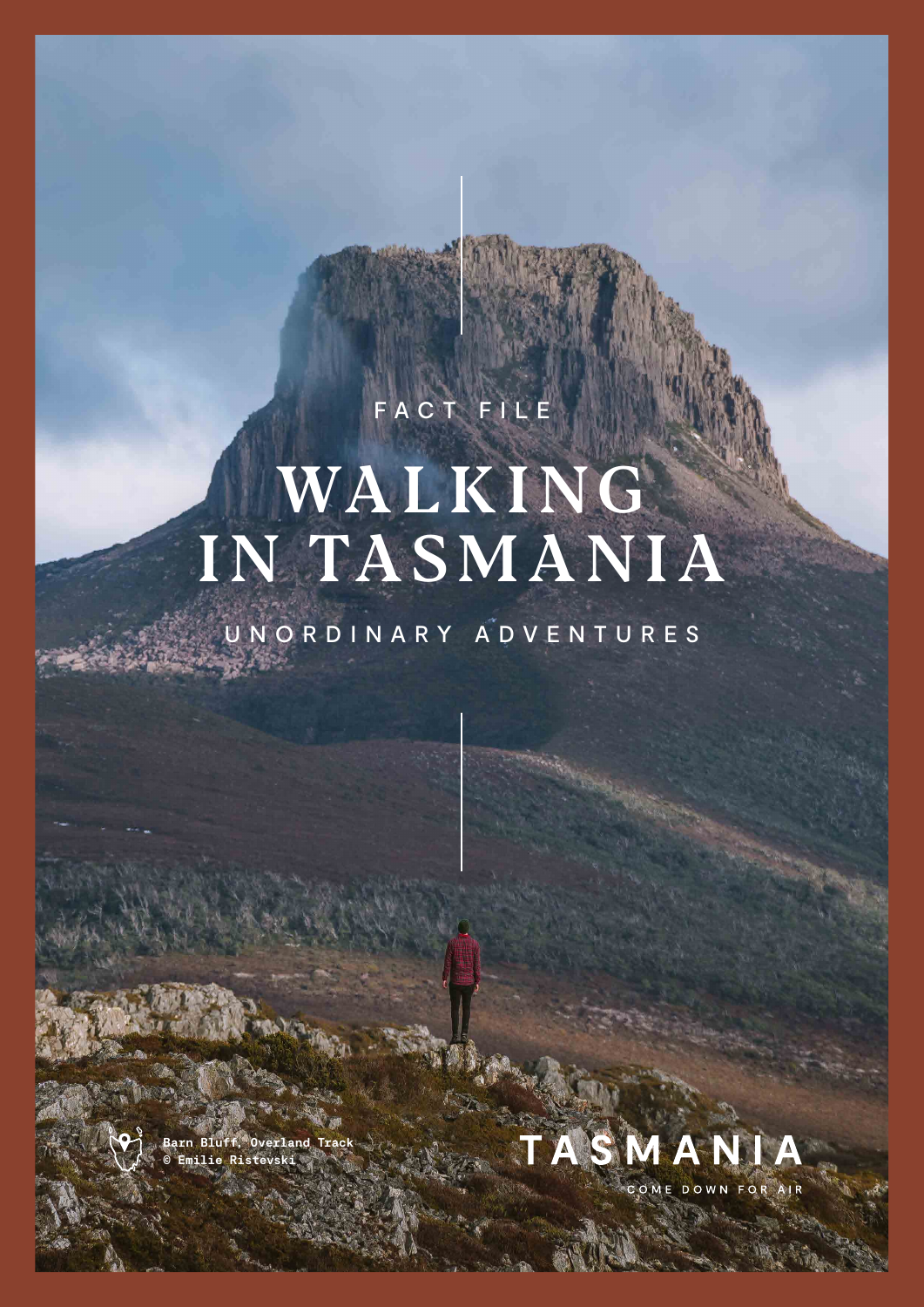The summit. Expansive, uninterrupted wilderness as far as the eye can see. A uniquely Tasmanian landscape.



Conservation and protection of Tasmania's remarkable biodiversity are the foundations of the state's rich walking history and experience. Tasmania's reputation as a premier wilderness walking destination is largely based on the scale of its wild places – about 40 per cent of the island is protected as national parks, conservation areas, reserves and UNESCO World Heritage areas.

Diversity is at the heart of Tasmania's walking experience. More than 2800 kilometres of maintained walking trails form some 880 separate walks. Trails traverse multiple environments, even within short walks, covering tracts of pristine alpine wilderness, buttongrass plains, rugged coastal environments, dry sclerophyll forest and lush temperate rainforest.

## What makes walking in Tasmania special

#### WORLD HERITAGE STATUS

Declared by UNESCO in 1982, the Tasmanian Wilderness World Heritage Area encompasses about 1.5 million hectares in the island's south west, spanning about 20 per cent of Tasmania's land mass. It protects natural and cultural heritage, rich biodiversity and ancient landscapes, and is one of only two World Heritage sites globally that meets seven of 10 natural and cultural selection criteria.

#### ENVIRONMENTAL DIVERSITY AND QUALITY

Tasmania's ancient temperate forests, glacial lakes and tarns, secluded waterfalls, remote mountain ranges and immense dolerite coastal cliffs are the foundations of the Tasmanian walking experience.

#### ACCESSIBLE REMOTENESS

The island's small size and the proximity of wilderness to the main gateways and urban centres of Hobart, Launceston and Devonport allow walkers to reach trackheads within a couple of hours of arrival, maximising their walking time during a trip.

#### DIVERSITY OF WALKS

Walkers of all fitness levels and interests can explore Tasmania's wilderness on easy walks of less than four hours to challenging walks of more than 10 days, and on both guided and independent walks. Guided walks follow well-built tracks and some use high-quality accommodation offering creature comforts in rugged environments.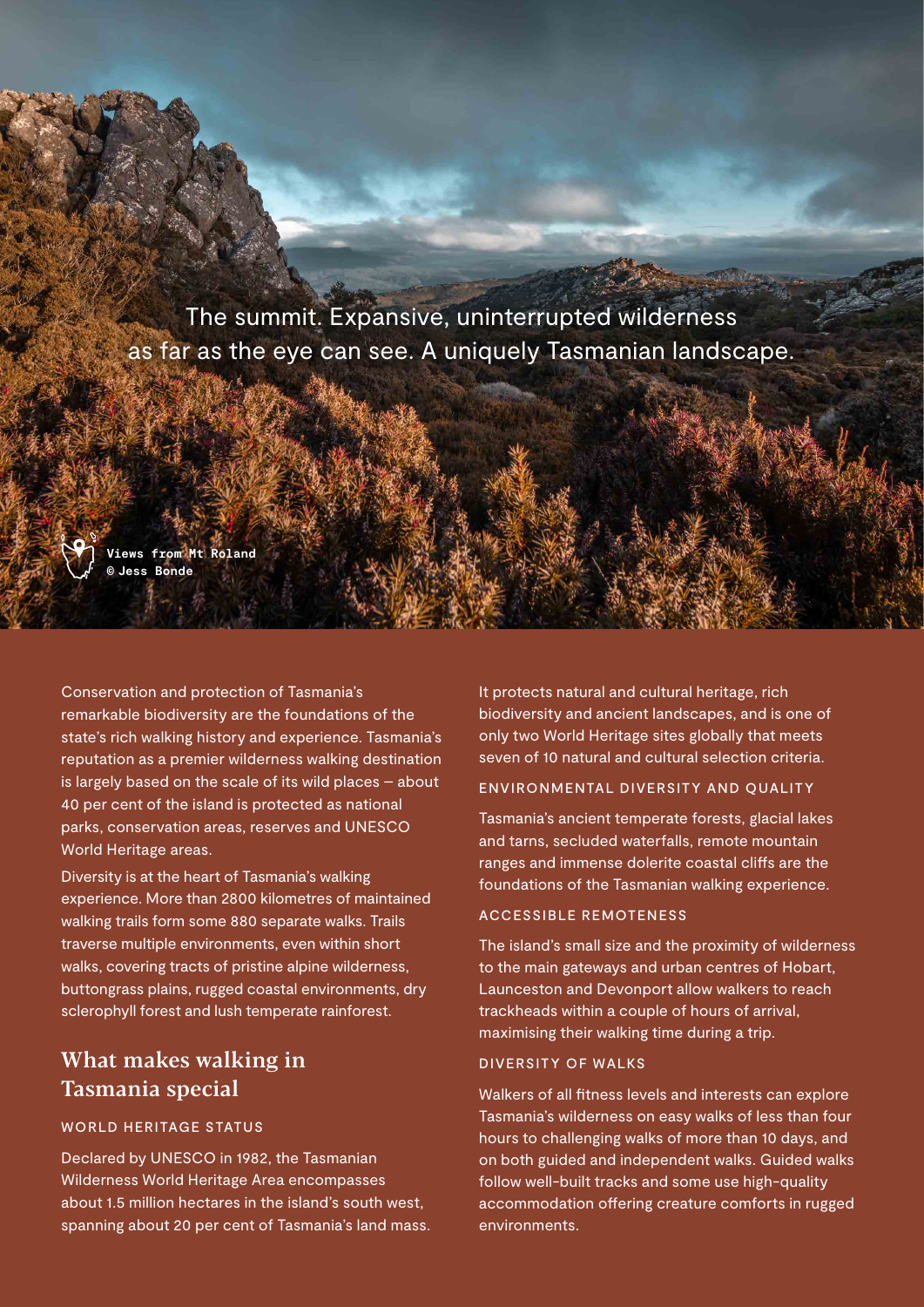#### FLORA AND FAUNA

Tasmania's biodiversity stems from its Gondwanan heritage, created when sea levels rose at the end of the last Ice Age some 12,000 years ago and separated the land from the rest of Australia. Walkers can traverse forests of giant *Eucalyptus regnans*, the world's tallest flowering plant, and hillsides coloured by fagus, Australia's only cold-climate deciduous tree, see emerald cushion plants at alpine altitudes and strappy pandani in cool temperate rainforests. A relatively large number of endemic species, found nowhere else on Earth, include Huon pine, King Billy pine, leatherwood, Tasmanian waratah and flowering scoparia plants, and animals such as the Tasmanian devil, eastern quoll, pademelon, bettong, long-tailed mouse, forty-spotted pardalote, green rosella and Tasmanian native hen. Lucky walkers might wander alongside wombats, hear the growls of an elusive Tasmanian devil or spot sea eagles and whales off the coast.

#### CLIMATE AND SEASONS

A mild summer climate creates comfortable walking conditions when key Australian mainland destinations such as Queensland, Western Australia and the Northern Territory are experiencing hot conditions. Autumn brings the turning of the fagus, lighting up highland hillsides with displays of gold and red as the deciduous beech prepares to drop its leaves. Alpine areas are blanketed in snow in winter, while spring heralds new growth and wildflowers.

#### SOUTHERN LIGHTS

Tasmania is one of the few places in the world to witness the Aurora Australis, or the Southern Lights. The remoteness of Tasmania's walking experiences provide walkers with ample vantages to view billions of stars and a chance to look for the Southern Lights, free from the light pollution of cities.

#### Plan to walk

#### DAY WALKS SHORTER THAN FOUR HOURS

Short walking tracks are located across all regions of Tasmania. Tracks range from gentle to more physically challenging to suit a range of abilities and are popular with entry-level walkers, families and travellers seeking several experiences during a day. Tasmania Parks and Wildlife Service's [60 Great Short Walks](https://parks.tas.gov.au/things-to-do/60-great-short-walks) include some of Tasmania's best day walks, including easily accessible and well-known tracks such as the Dove Lake Circuit at Cradle Mountain-Lake St Clair National Park, Russell Falls at Mount Field National Park, and the Organ Pipes at kunanyi/Mount Wellington.

#### DAY WALKS LONGER THAN FOUR HOURS

These options allow immersion in Tasmania's wild places without requiring walkers to carry overnight equipment. The collection of 60 Great Short Walks includes a range of longer tracks of varying lengths and degrees of difficulty. Popular options include Cape Raoul at Tasman National Park, Mount Rufus at Lake St Clair, Mount Strzelecki on Flinders Island, and the Hazards Beach Circuit at Freycinet National Park.

#### MULTI-DAY WALKS

Tasmania is perhaps best known for its world-class multi-day walks. The remarkable range of tracks across the state, from steep climbs in alpine wilderness to rugged coastal routes, gives experienced, independent walkers plenty of reason to plan return trips. Some multi-day walks require pre-registration with Tasmania Parks and Wildlife Service. Guided experiences, meanwhile, open up options for walkers with a range of abilities, typically requiring less equipment and few, if any, provisions to be carried. Five of the 13 guided walks within Tourism Australia's [Great Walks of Australia](https://greatwalksofaustralia.com.au) collection are located in Tasmania: Cradle Mountain Huts Walk (Overland Track), Bay of Fires Lodge Walk, Freycinet Experience Walk, the Maria Island Walk, and Three Capes Lodge Walk. The majority of these walks and another four are included in the Great Walks of [Tasmania](https://www.greatwalkstasmania.com) portfolio of guided walks, highlighting the quality of Tasmania's walking experiences. The fourday, Aboriginal-owned and operated wukalina walk in the state's north east is the first major indigenous experience of its type in Tasmania, and provides walkers with an immersive cultural experience and insight into palawa (Tasmanian Aboriginal) culture and history.

[Tasmania Parks and Wildlife Service](https://parks.tas.gov.au/things-to-do/walks) has a broad range of walks categorised by region, duration and difficulty, as well as the latest safety advice and track information.

### Where to walk

#### OVERLAND TRACK

Tasmania's best-known wilderness walk can be explored independently or on a guided trip. Spanning 65 kilometres of varied terrain through Cradle Mountain-Lake St Clair National Park, the track traverses some of Tasmania's most impressive mountains and its tallest peak, Mount Ossa. The track generally takes five to seven days to complete and is open year-round. In winter, snow blankets the landscape and only very experienced walkers should tackle the track independently. The most popular time to walk is during the warmer months from October to May, when walking numbers are capped to protect the sensitive alpine environment. Bookings with Tasmania Parks and Wildlife Service are essential for all walkers.